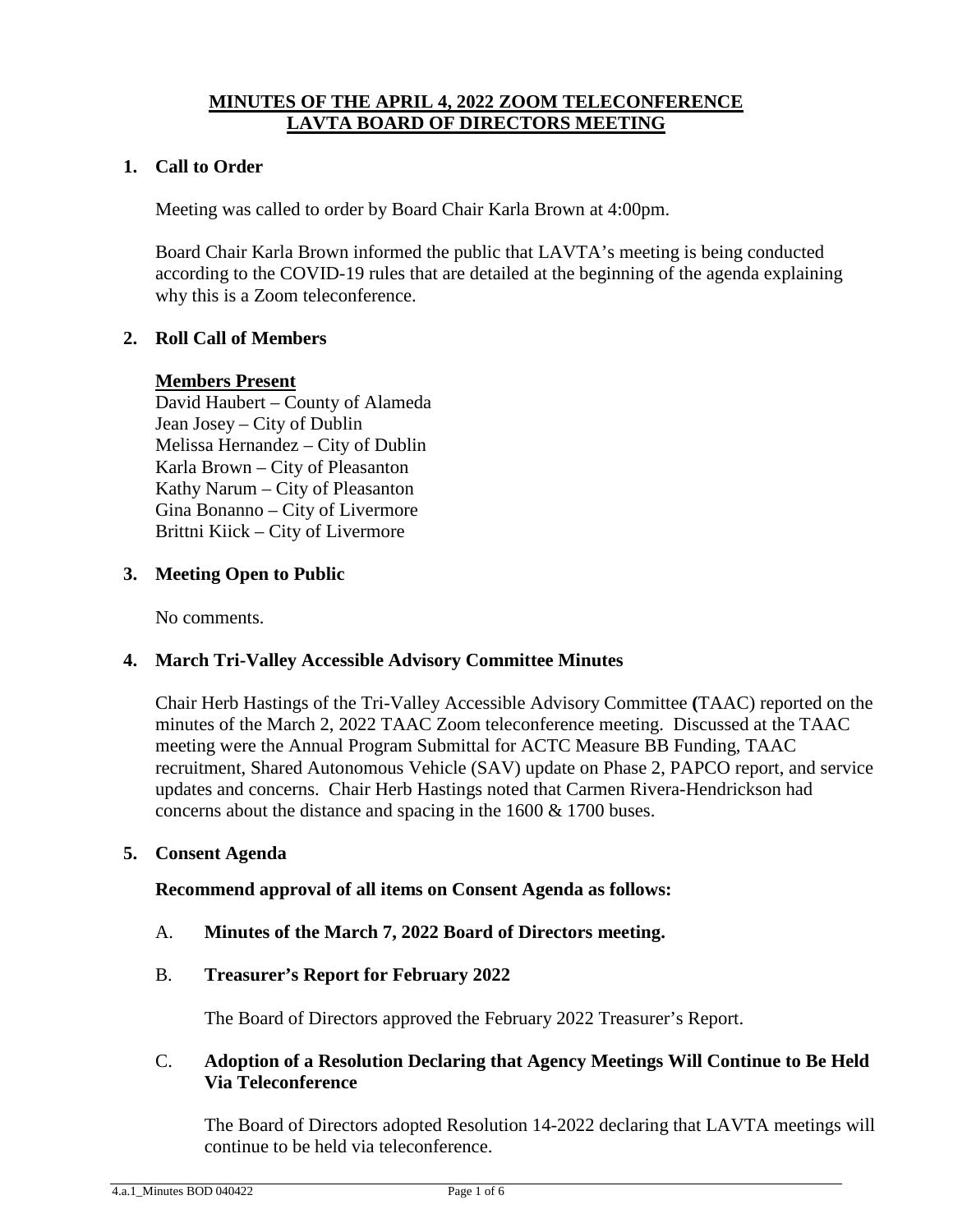## D. **Bus Exterior Advertising Contract**

The LAVTA Board of Directors authorized the Executive Director to award a contract to Lamar Transit Advertising for the sale and installation of exterior bus advertising for an initial contract period of three years beginning July 1, 2022 with two option years exercisable by LAVTA at the discretion of the Executive Director.

## E. **2022 Title VI Program**

The Board of Directors approved the 2022 LAVTA Title VI Program for submittal to the Federal Transit Administration. Resolution 13-2022

## F. **Las Positas College Memorandum of Understanding**

The Board of Directors authorized the Executive Director to execute a Memorandum of Understanding with the Chabot-Las Positas Community College District for the continuation of the Las Positas College Student Transit Pass Program.

## G. **Zero-Emission Bus Rollout Plan**

The Board of Directors adopted Resolution 12-2022, approving LAVTA's ZEB Rollout Plan for submission to CARB.

## H. **LAVTA Rutan Landscaping Construction Project**

The Board of Directors approved Resolution 09-2022, authorizing the Executive Director to execute an agreement with Westside Landscape and Concrete, Inc. for the removal of the existing landscape, soil preparation, irrigation system installation, and planting at the Rutan Facility.

Approved: Bonanno/Josey Aye: Bonanno, Brown, Josey, Haubert, Narum, Kiick No: None Abstain: None Absent: Hernandez

After the Consent Agenda, Agenda Items 7 was moved up on the agenda for the convenience of the group in managing the balance of the meeting.

### **7. Authorization of Executive Director to Execute Modification No. 2 to Agreement with MV Transportation, Inc. Regarding Employee Wage Adjustments and Bonuses**

Executive Director Michael Tree reported that obtaining new employees and retaining them in public transportation agencies is becoming difficult across America. LAVTA is requesting a fixed-route operations wage increase to become more competitive. Staff informed that through a comparative wage analysis LAVTA found that pay for drivers in not competitive enough. Staff noted that both MV Transportation and LAVTA will contribute to fund this proposal. Staff acknowledged that frontline staff at MV Transportation and LAVTA have been an integral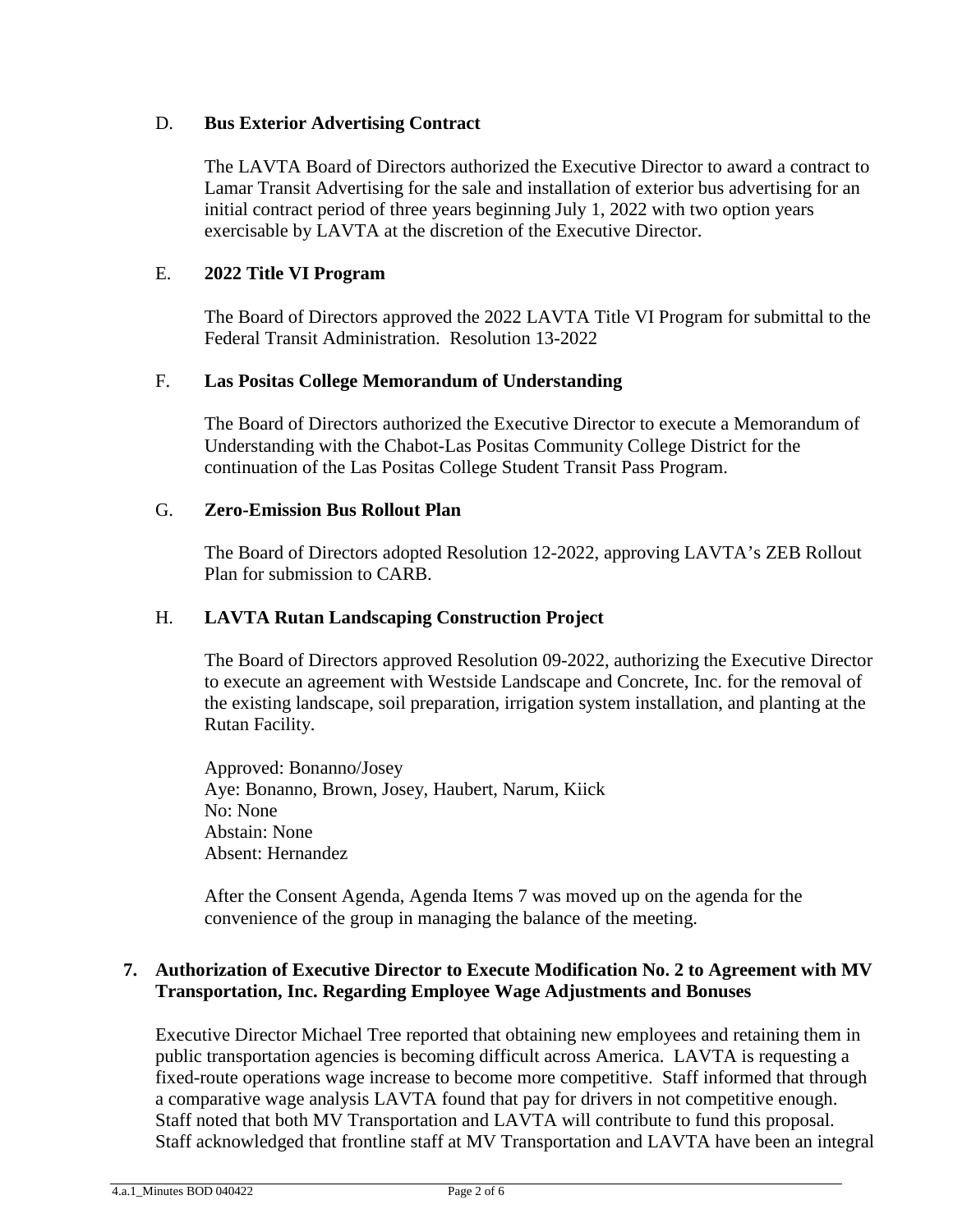part in keeping essential services in place for the public and for morale would like to recognize hard work, dedication, and commitment to work excellence with a one-time appreciation bonus of up to \$1,500 per employee. LAVTA reviewed the financial impact in the near term and over the next five years and the proposed amount of \$351,000 can be accommodated within the FY22 budget. Staff will bring the FY23 budget to the Finance and Administration Committee meeting later this month for a more in-depth discussion.

[David Haubert, from County of Alameda, departed during Agenda Item 7.]

The Board of Directors discussed this agenda item with staff. Director Melissa Hernandez requested LAVTA to look at a second year of appreciation bonus, if funding is available. Director Kathy Narum inquired about a plan for distribution, since the wording says "up-to" \$1,500 bonus. Staff informed the bonus will be prorated based on tenure here.

Legal Counsel Michael Conneran stated that LAVTA has a contract with MV Transportation and these are Union employees who have a collective Bargaining Agreement with MV Transportation. LAVTA is helping to sweeten the pot for the reasons explained and have three more option years with MV Transportation. The \$351,000 is for the remainder of this fiscal year and the Board will have the option to exercise this option with them next year.

Chair Karla Brown asked for public comment on this agenda item. Public comment was received from the following attendees:

Rich Fierro from Teamsters Local 70. Rich Fierro thanked Executive Director Michael Tree, Toan Tran, and Tamara Edwards. Rich Fierro hopes to get MV Transportation fully staffed to start running all routes again. Rich Fiero provided his insight on how the wage increase will assist in retaining MV Transportation staff.

Jeff Bane, Senior Vice President of Operations from MV Transportation. Jeff Bane echoed the sentiments provided by Rich Fierro and informed that he is very excited about this package, since it was a team effort. Jeff Bane noted that this wage increase may not solve all of the problems, but is confident that service can be expanded back to pre-COVID levels of operation.

Herb Hastings, a Tri-Valley resident inquired if the wage and bonus will cause a fare increase to recover the difference. Executive Director Michael Tree informed that LAVTA has not anticipated raising fares, certainly not because of this issue.

Public comment was closed.

Director Melissa Hernandez informed that she also feels that overall benefits are important for operators. All Board Members were very supportive of the wage increase and bonus.

The Board of Directors approved Resolution 15-2022, authorizing the Executive Director to execute Modification No. 2 to the Agreement between LAVTA and MV to provide for wage scale increases for fixed-route operations staff, and a one-time appreciation bonus of up to \$1,500 per employee that serves LAVTA, for their dedication and commitment to work excellence throughout the COVID pandemic.

Approved: Josey/Hernandez Aye: Bonanno, Brown, Josey, Narum, Kiick, Hernandez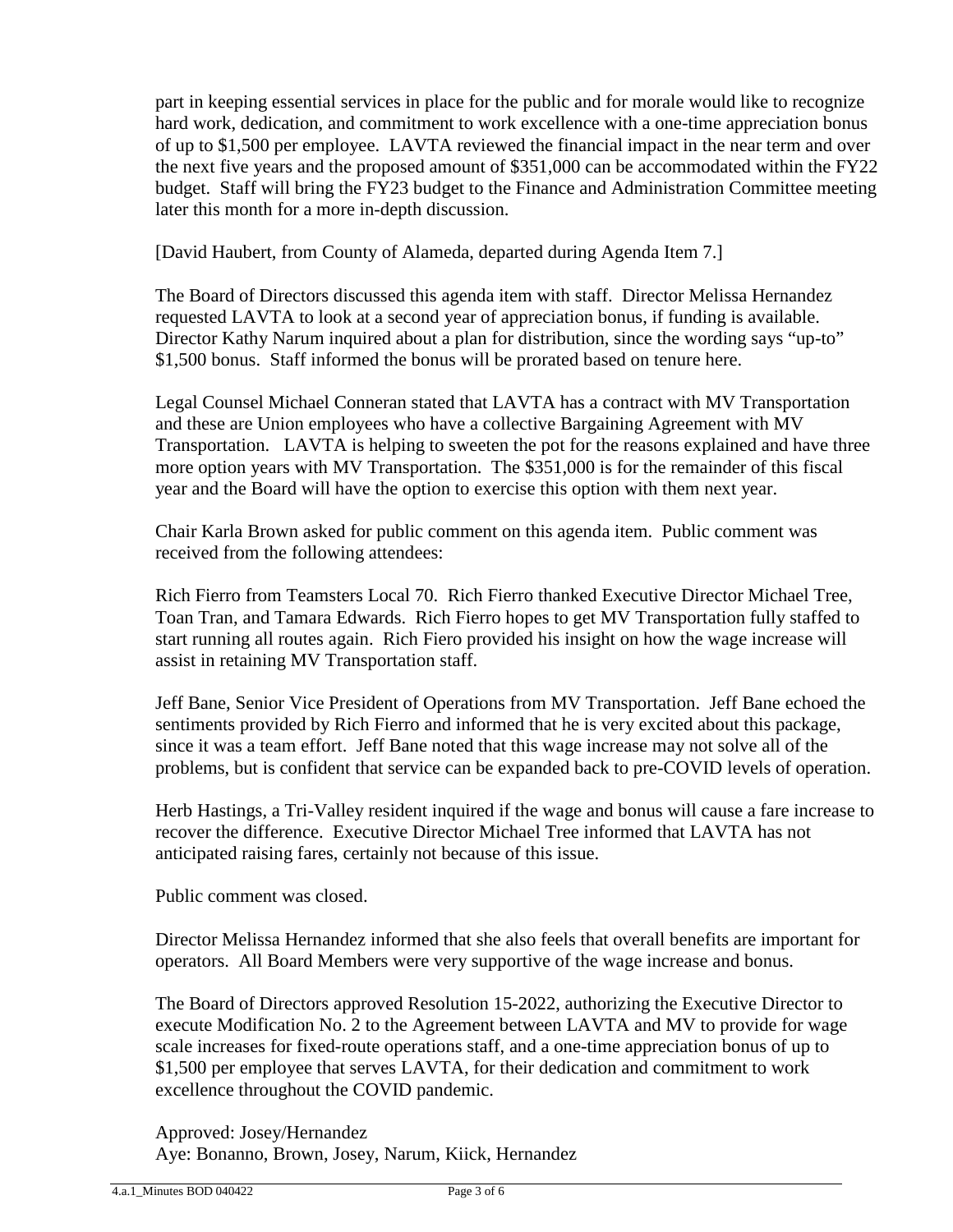No: None Abstain: None Absent: Haubert

## **6. Atlantis Transit Facility Bridging and Design Services Update**

Staff provided a brief background on the Atlantis project and introduced Anthony Hoac of Kimley-Horn who presented an update of the Atlantis Transit Facility Project Status. The presentation provided the site development plan, advancements in the project, and information on the City of Livermore Planning Application. Anthony Hoac informed that the planning documents were submitted to the City of Livermore on March 25, 2022 and discussed the application process.

The Board of Directors discussed this agenda item with staff. Director Bonanno requested information at a future meeting on solar at Atlantis and would like the outdoor employee areas positioned for adequate shade in the afternoons.

Executive Director Michael Tree provided the funding opportunities for this project.

Chair Karla Brown asked for public comment on this agenda item. Public comment was received from the following attendee:

Herb Hastings, a Tri-Valley resident, requested to view the interior design, prior to construction, to assist with ADA accessibility.

Public comment was closed.

This was informational only.

## **8. FTA Section 5311 Funding Authorizing Resolution**

Staff reported that this federal funding is available to public transit operators to provide service to non-urbanized areas and parts of Route 14 still qualifies as non-urbanized, so LAVTA will apply for funding to support a portion of route for FY23 operations.

The Board of Directors approved Resolution 10-2022, authorizing LAVTA to receive federal funding under FTA Section 5311.

Approved: Kiick/Josey Aye: Bonanno, Brown, Josey, Narum, Kiick, Hernandez No: None Abstain: None Absent: Haubert

### **9. Resolution in Support of Allocation Request for FY 21-22 Funding through the State Low Carbon Transit Operations Program (LCTOP)**

Staff reported that LCTOP is a state program that can support either capital or operating needs that lower greenhouse gas emissions and LAVTA has been opting to use this fund source to support operating needs since COVID-19 began. This request is proposed to support the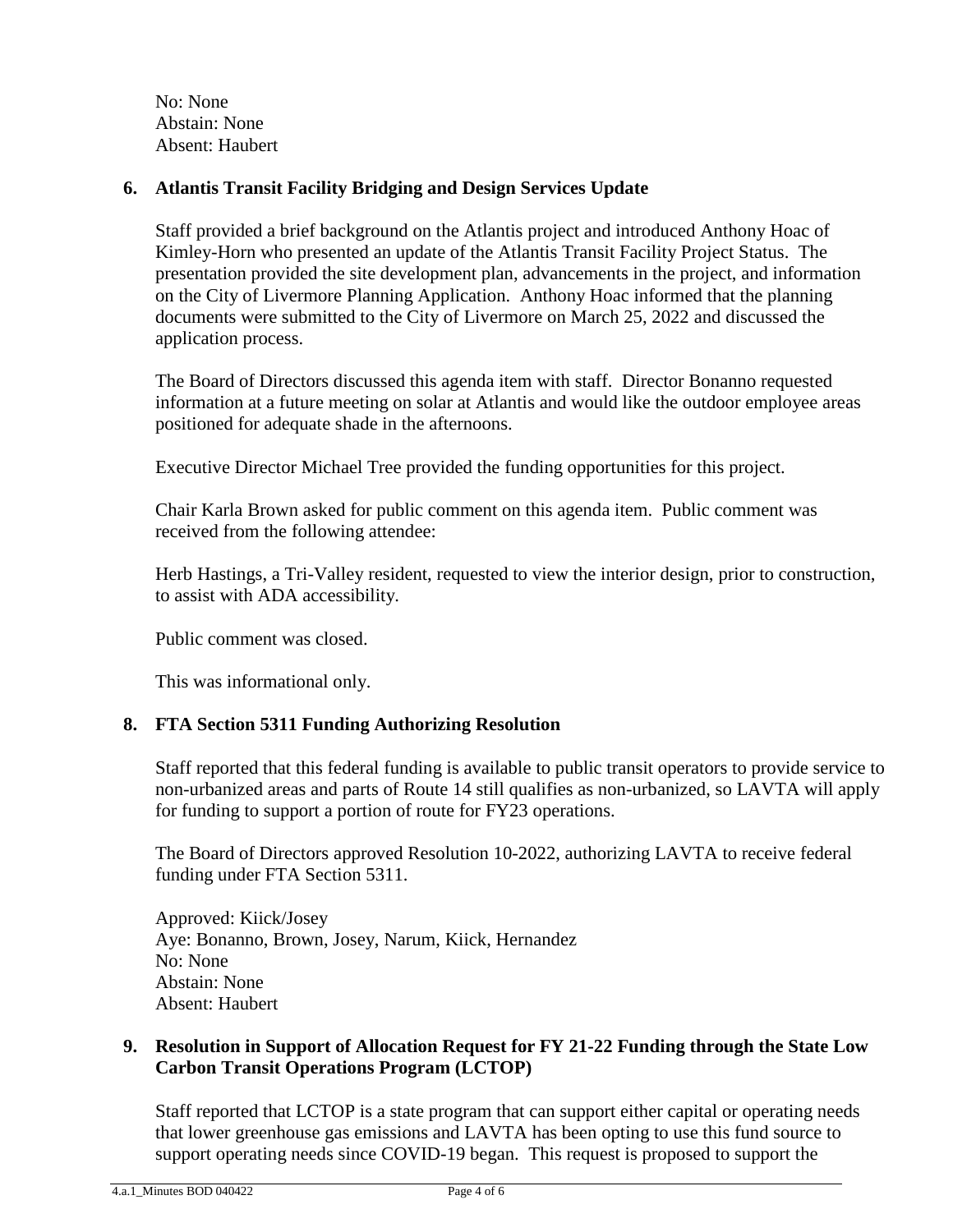restoration of Rapid service back to 15-minutes in the AM and PM peak hours.

The Board of Directors approved Resolution 11-2022 in support of an allocation request for the FY 21-22 Low Carbon Transit Operations Program (LCTOP) to restore peak-hour Rapid service frequencies in FY 22-23.

Approved: Kiick/Narum Aye: Bonanno, Brown, Josey, Narum, Kiick, Hernandez No: None Abstain: None Absent: Haubert

### **10. Executive Director's Report**

Executive Director Michael Tree reported that LAVTA has about 80-90 Rapid stops throughout the system and about half of the shelters and medallion signs were deteriorating. LAVTA received independent cost estimates to prepare and paint the Rapid stops and the expenditure would have been between \$400,000-\$500,000. For several months in 2020 during COVID-19 four members of the maintenance crew renovated bus stops and saved our agency about \$266,000 in labor costs. Executive Director Michael Tree expressed that this is just an example of why he thinks we have the best employees working here.

Executive Director Michael Tree informed that ridership is slowly increasing, but not with a lot of momentum. LAVTA is awaiting the right conditions for commuters to come back and enjoy our transit system.

Executive Director also reminded the Board of Directors that the Paratransit proposals are due on April 6, 2022 and that will provide insight on the impact it might have on LAVTAs budget. Executive Director Michael Tree also highlighted the Zero-Emission Bus Rollout Plan and Dublin Parking Garage that was in the report.

Executive Director Michael Tree thanked Board Members Jean Josey and Brittni Kiick for assisting in having the Tri-Valley Transportation Council Subcommittee incorporate LAVTA into the expenditure plan for funding.

Chair Karla Brown asked for public comment on this agenda item. Public comment was received from the following attendee:

Herb Hastings, a Tri-Valley resident, thanked Executive Director Michael Tree for doing an excellent job, for his support and assistance.

#### **11. Adjourn to CLOSED SESSION**

Meeting adjourned to closed session at 5:11pm

## **12. CLOSED SESSION – PUBLIC EMPLOYMENT (Gov't Code 54957(b): Title of Position: Executive Director**

## **13. Reconvene to OPEN SESSION**

Meeting reconvened at 5:34pm.